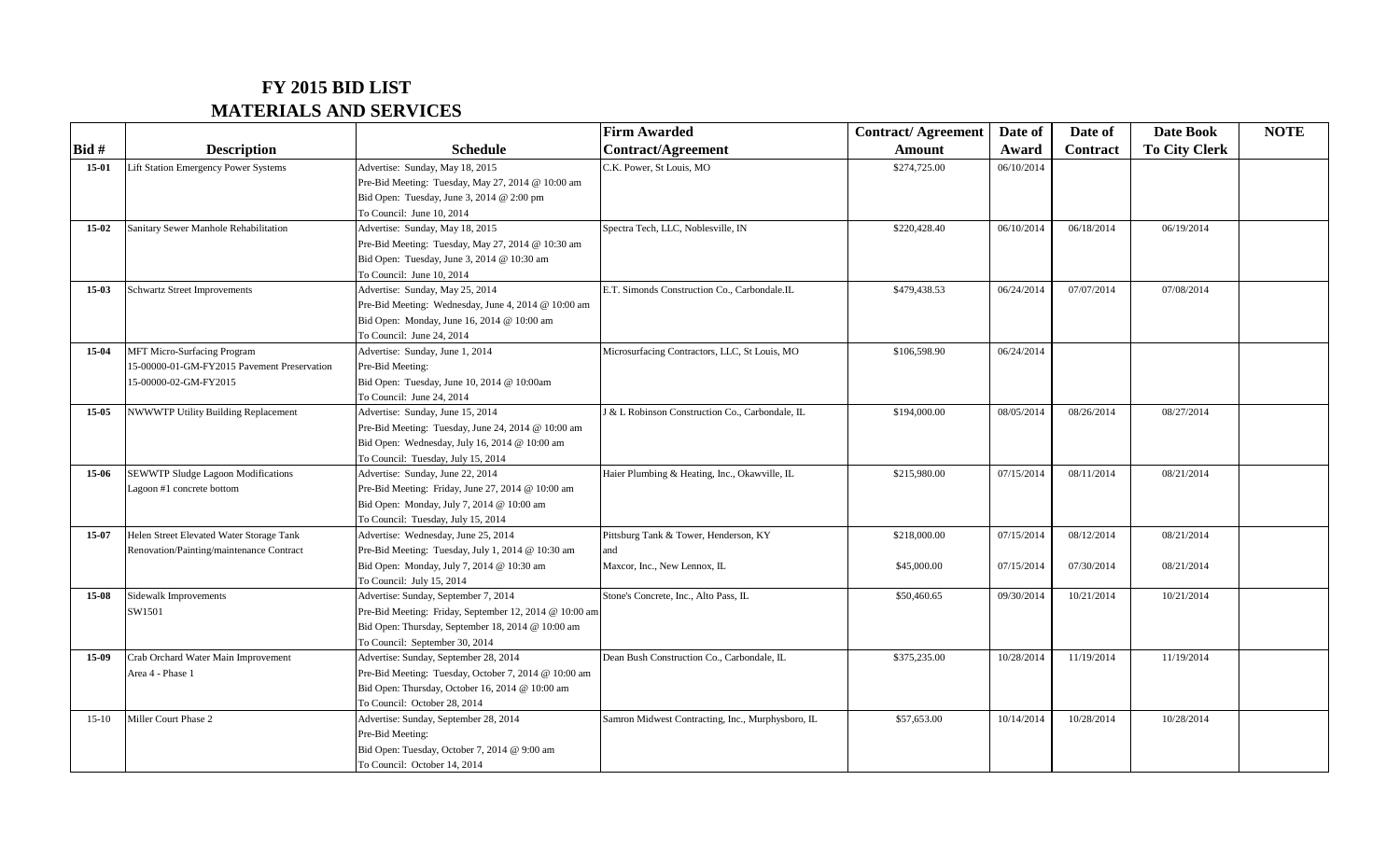| $15 - 11$ | SEWWTP Oxydation Ditch VFD Installation         | Advertise: Friday, November 14, 2014                    | Vandevanter Engineering, Fenton, MO                      | \$49,248.00    | 12/02/2014 | 02/18/2015 | 02/18/2015 |  |
|-----------|-------------------------------------------------|---------------------------------------------------------|----------------------------------------------------------|----------------|------------|------------|------------|--|
|           |                                                 | Pre-Bid Meeting: Tuesday, November 18, 2014             |                                                          |                |            |            |            |  |
|           |                                                 | Bid Open: Monday, November 24, 2014 @ 10:00 am          |                                                          |                |            |            |            |  |
|           |                                                 | To Council: December 2, 2014                            |                                                          |                |            |            |            |  |
| $15 - 12$ | <b>NWWWTP Final Clarifier Renovations</b>       | Advertise: Sunday, November 23, 2014                    | KCI Construction Company, St. Louis, MO                  | \$925,000.00   | 12/16/2014 | 12/30/2014 | 01/06/2015 |  |
|           |                                                 | Pre-Bid Meeting:                                        |                                                          |                |            |            |            |  |
|           |                                                 | Bid Open: Monday, December 8, 2014 @ 10:00 am           |                                                          |                |            |            |            |  |
|           |                                                 | To Council: December 16, 2014                           |                                                          |                |            |            |            |  |
| $15 - 13$ | Sale of Fire Pumper                             | Advertise: Thursday, December 4, 2014                   |                                                          |                |            |            |            |  |
|           | <b>ON HOLD</b>                                  | Pre-Bid Meeting: NA                                     |                                                          |                |            |            |            |  |
|           |                                                 | Bid Open: Monday, December 22, 2014 @ 10:00 am          |                                                          |                |            |            |            |  |
|           |                                                 | To Council:                                             |                                                          |                |            |            |            |  |
| $15-14$   | Sale of Cargo Truck                             | Advertise: Thursday, December 4, 2014                   |                                                          |                |            |            |            |  |
|           | <b>ON HOLD</b>                                  | Pre-Bid Meeting:                                        |                                                          |                |            |            |            |  |
|           |                                                 | Bid Open: Monday, December 22, 2014 @ 10:30 am          |                                                          |                |            |            |            |  |
|           |                                                 | To Council:                                             |                                                          |                |            |            |            |  |
| $15-15$   | New Era Road Lift Station Replacement           | Advertise: Sunday, December 21, 2014                    | Haier Plumbing & Heating, Inc., Okawville, IL            | \$128,138.00   | 01/27/2015 | 02/18/2015 | 02/18/2015 |  |
|           | CIP No. WW9602                                  | Pre-Bid Meeting: Tuesday, December 30, 2014 @ 10:00 am  |                                                          |                |            |            |            |  |
|           |                                                 | Bid Open: Tuesday, January 13, 2015 @ 10:00 am          |                                                          |                |            |            |            |  |
|           |                                                 | To Council: January 27, 2015                            |                                                          |                |            |            |            |  |
| $15-16$   | Cedar Lake Spillway Repairs                     | Advertise: Sunday, December 21, 2014                    | Burkey Construction, Inc., Murphysboro, IL               | \$299,001.91   | 01/27/2015 | 03/09/2015 | 03/09/2015 |  |
|           | <b>CIP No. WS1002</b>                           | Pre-Bid Meeting: Tuesday, December 30, 2014 @ 10:30 am  |                                                          |                |            |            |            |  |
|           |                                                 | Bid Open: Thursday, January 15, 2015 @ 10:00 am         |                                                          |                |            |            |            |  |
|           |                                                 | To Council: January 27, 2015                            |                                                          |                |            |            |            |  |
| $15-17$   | Water Treatment Plant Lagoon Modifications      | Advertise: Sunday, December 28, 2014                    | Dean Bush Construction Co., Carbondale, IL               | \$645,000.00   | 01/27/2015 | 02/19/2015 | 02/19/2015 |  |
|           | WS1201                                          | Pre-Bid Meeting: Tuesday, January 6, 2015 @ 10:00 am    |                                                          |                |            |            |            |  |
|           |                                                 | Bid Open: Tthursday, January 15, 2015 @ 10:30 am        |                                                          |                |            |            |            |  |
|           |                                                 | To Council: January 27, 2015                            |                                                          |                |            |            |            |  |
| $15 - 18$ | Water Treatment Plant Chemicals for FY16        | Advertise: Sunday, January 11, 2015                     | Alum, Liquid - Chemtrade, Charlotte, NC                  | \$74,250.00    | 02/10/2015 |            |            |  |
|           |                                                 | Pre-Bid Meeting:                                        | Ammonium Sulfate - Chemtrade, Charlotte, NC              | \$21,000.00    |            |            |            |  |
|           |                                                 | Bid Open: Wednesday, January 21, 2015 @ 10:00 am        | Anionic Polymer - Polydyne, Inc., Riceboro, GA           | \$5,700.00     |            |            |            |  |
|           |                                                 | To Council: February 10, 2015                           | Carbon - F2 Industries, LLC., Smyrnna, TN                | \$18,600.00    |            |            |            |  |
|           |                                                 |                                                         | Cationic Polymer - Polydyne, Inc., Riceboro, GA          | \$22,050.00    |            |            |            |  |
|           |                                                 |                                                         | Caustic Soda - DPC Enterprises, Festus, MO               | \$69,300.00    |            |            |            |  |
|           |                                                 |                                                         | Chlorine - Brenntag Mid-South, Calvert City, KY          | \$13,800.00    |            |            |            |  |
|           |                                                 |                                                         | Fluoride - Mosaic Global Sales, LLC., Lithia, FL         | \$13,172.50    |            |            |            |  |
|           |                                                 |                                                         | Potassium Permanganate - Univar USA, Inc., Kent, WA      | \$27,150.00    |            |            |            |  |
|           |                                                 |                                                         | Sodium Thiosulfate - Shannon Chemical Corp., Malvern, PA | \$9,300.00     |            |            |            |  |
| $15-19$   | Sanitary Sewer Manhole Rehabilitation (Phase 2) | Advertise: Sunday, January 25, 2015                     | Spectra Tech, LLC, Noblesville, IN                       | \$1,121,129.00 | 03/03/2015 | 03/11/2015 | 03/11/2015 |  |
|           |                                                 | Pre-Bid Meeting: Wednesday, February 4, 2015 @ 10:00 am |                                                          |                |            |            |            |  |
|           |                                                 | Bid Open: Wednesday, Februay 18, 2015 @ 10:00 am        |                                                          |                |            |            |            |  |
|           |                                                 | To Council: March 3, 2015                               |                                                          |                |            |            |            |  |
| $15-20$   | Crab Orchard Water Main Improvement             | Advertise: Sunday, February 1, 2015                     | Dean Bush Construction Co., Carbondale, IL               | \$397,431.45   | 03/03/2015 | 05/13/2015 | 05/14/2015 |  |
|           | Area 4 - Phase 2                                | Pre-Bid Meeting:                                        |                                                          |                |            |            |            |  |
|           | <b>WSO803</b>                                   | Bid Open: Tuesday, February 17, 2015 @ 10:00 am         |                                                          |                |            |            |            |  |